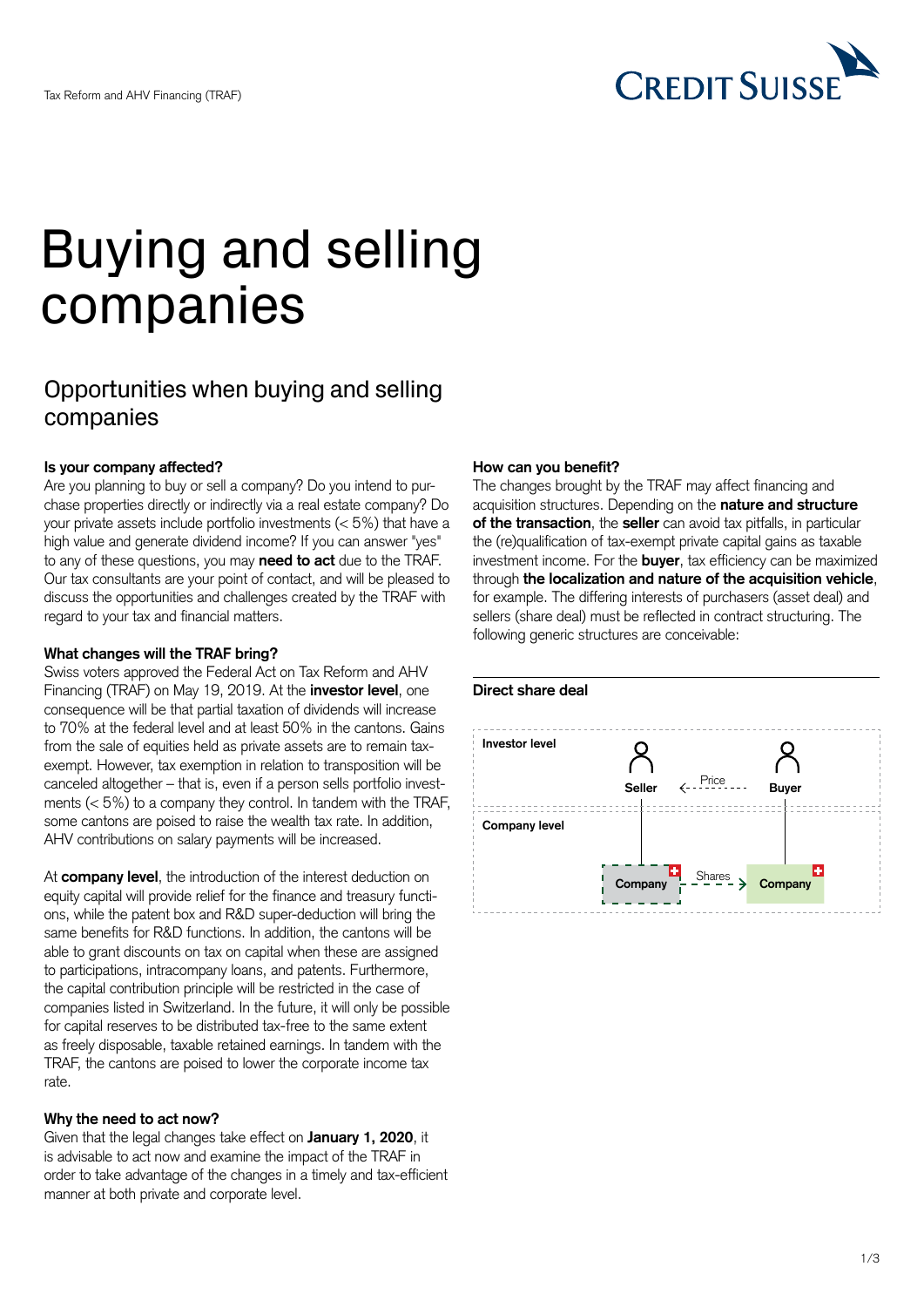#### **Indirect share deal**



#### **Asset deal**



In the case of **portfolio investments** with a market value of over CHF 1 million, you should consider a sale to a self-controlled private holding company. In the case of **significant participations (> 10%)**, it may be a good idea to distribute – prior to the sale – financial resources that are not required for business operations. Finally, you should think about converting capital contribution reserves into equity capital prior to the sale in order to increase the value of the business.

#### **Potential benefits**

- Through systematic preparation and optimized structuring of the purchase or sale of the company, the tax on income, wealth, profit, and capital can be reduced.
- The tax efficiency of a sale can be increased if financial resources not required for operations are distributed prior to sale and used for additional pension benefits.
- Through an optimized investment and dividend strategy, flexibility in terms of tax-exempt distributions can be improved and the value/sale price of a company increased.
- Capital requirements and the cost of financing the purchase/sale can be reduced depending on the localization of the acquisition vehicle, and credit rating and interest conditions improved as a result.
- In the case of properties, land and wealth tax can be reduced – as can the risk of being qualified as self-employed – by means of a real estate company.

# **Influencing factors**

- Nature of the transaction share deal versus asset deal, or combined deal
- Sale from private or business assets purchase for private or business assets
- Complexity of the transaction Swiss and/or foreign buyers/ sellers and type of property purchased
- Extent and type of resources not required for operations in the case of purchaser and seller – available equity
- Profit and loss situation within the company at purchaser and seller level

#### **Steps to follow**

- Tax-efficient preparation of sale e.g. planning of salary and dividend payments and/or prior withdrawal of financial resources not required for operations or restructuring.
- Tax-efficient preparation of purchase e.g. setting up of acquisition vehicle or real estate company in the case of a real estate portfolio.
- Evaluate tax consequences of structuring options and calculate resulting tax benefits.
- Carry out a cost-benefit analysis.
- Prepare implementation plan and timetable.
- Meet with tax authorities and obtain any tax pre-assessments.

#### **How can we help?**

Our tax consultants will analyze whether your costs and tax burden can be reduced through the **purchase/sale of the company (and/or properties)**.

# **What next?**

Let us know if you are interested in an initial analysis. We will be pleased to send you a list of the information required, and to meet with you to discuss some initial solutions.

#### **Contact us**

We will be happy to arrange a personal consultation. Please contact your advisor to schedule a personal consultation together with one of our tax consultants.